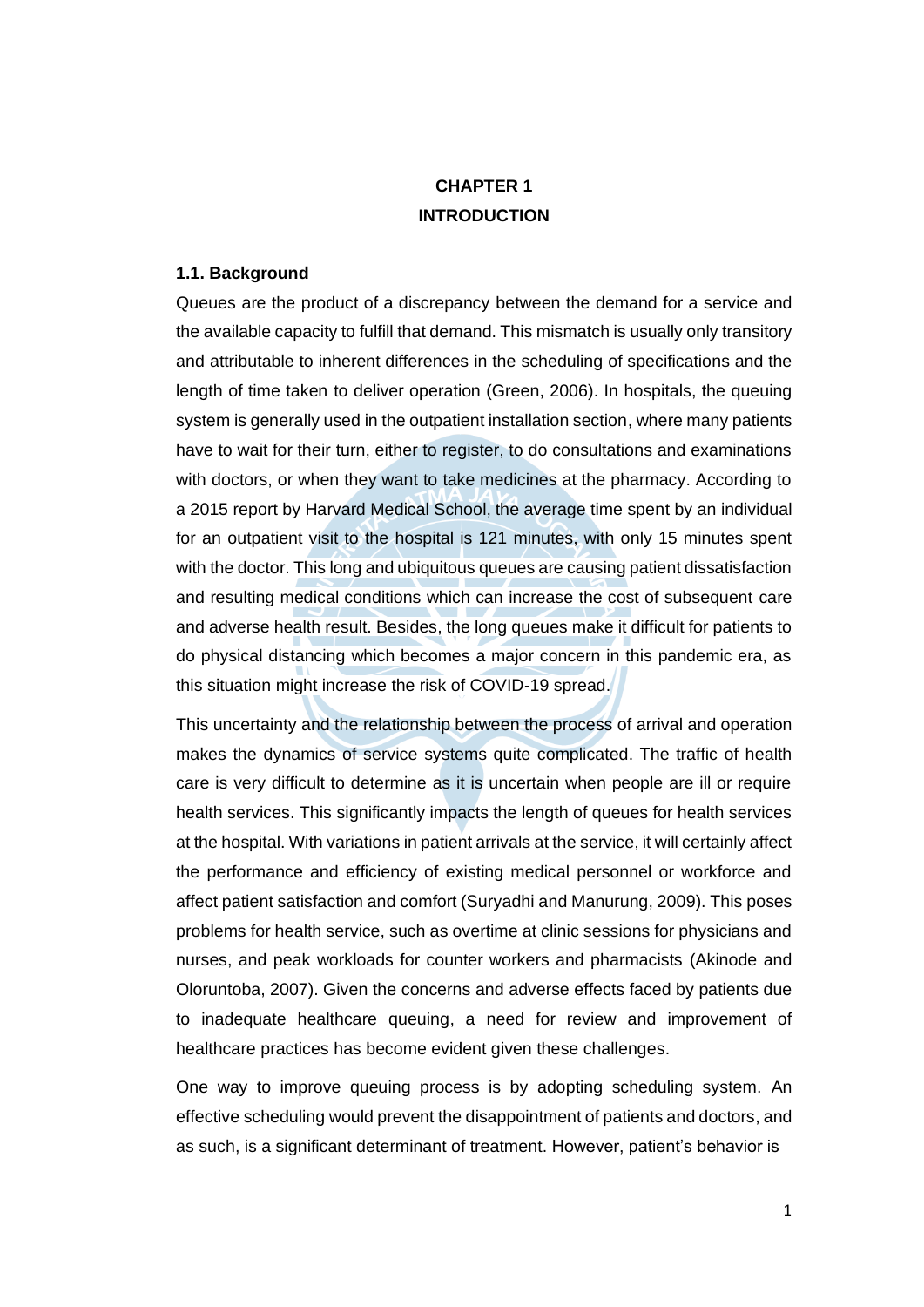unpredictable, there are still probabilities that they will come before or after the scheduled time. Arriving early may result in higher wait times and overcrowding in the waiting area. Patients' satisfaction with service may suffer as a result of this scenario, and clinic operating expenses may rise. Meanwhile, late attendance may add to the doctor's idle time and impair clinic efficiency. To reduce the risk of system disruption, it is important for the hospitals to design a proper estimation time scheduling by considering this factor.

Unfortunately, this queuing problem is also easily found in many hospitals in Indonesia. For example, in RSUD Haji Makassar, the time spends by a patient at the registration counter is 57.27 minutes (Wihdaniah *et al.,* 2018). In fact, after registering themselves, patients still have to queue for other processes. One of the possible causes is because there are still a few hospitals in Indonesia that have implemented a scheduling system through online registration. According to data from the Indonesian Directorate General of Health Services, there are 2,925 hospitals currently operating in Indonesia. However, there are only 485 hospitals in Indonesia that have implemented online registration based on websites, applications, via messages (SMS) and WhatsApp applications, as well as online registration through a computerized system (BPJS Kesehatan, 2018). In addition, not every hospital that have implemented online registration have also adopted scheduling system.

Therefore, this study is aimed to find a solution for minimizing the outpatient queuing process in the hospital in Indonesia. The focus of this study is determining inter-arrival scheduling with unpunctual patients to support the implementation planning of online registration in psychiatric department of hospital X. The observation will be conducted in the clinic under study to get more accurate data in analyzing and developing an improved system.

#### **1.2. Problem Formulation**

Based on the background, the problem that occurs in hospitals in Indonesia is that most hospitals are still struggling in facing the queuing problem that triggers patient distress and associated medical complications that can increase the cost of subsequent treatment and adverse health effects, and also make it impossible for patients to do physical distancing, as this circumstance may increase the risk of COVID-19 spread. So, the problems that can be addressed in this study are: a. What are the deficiencies related to the existing queuing system in hospitals?